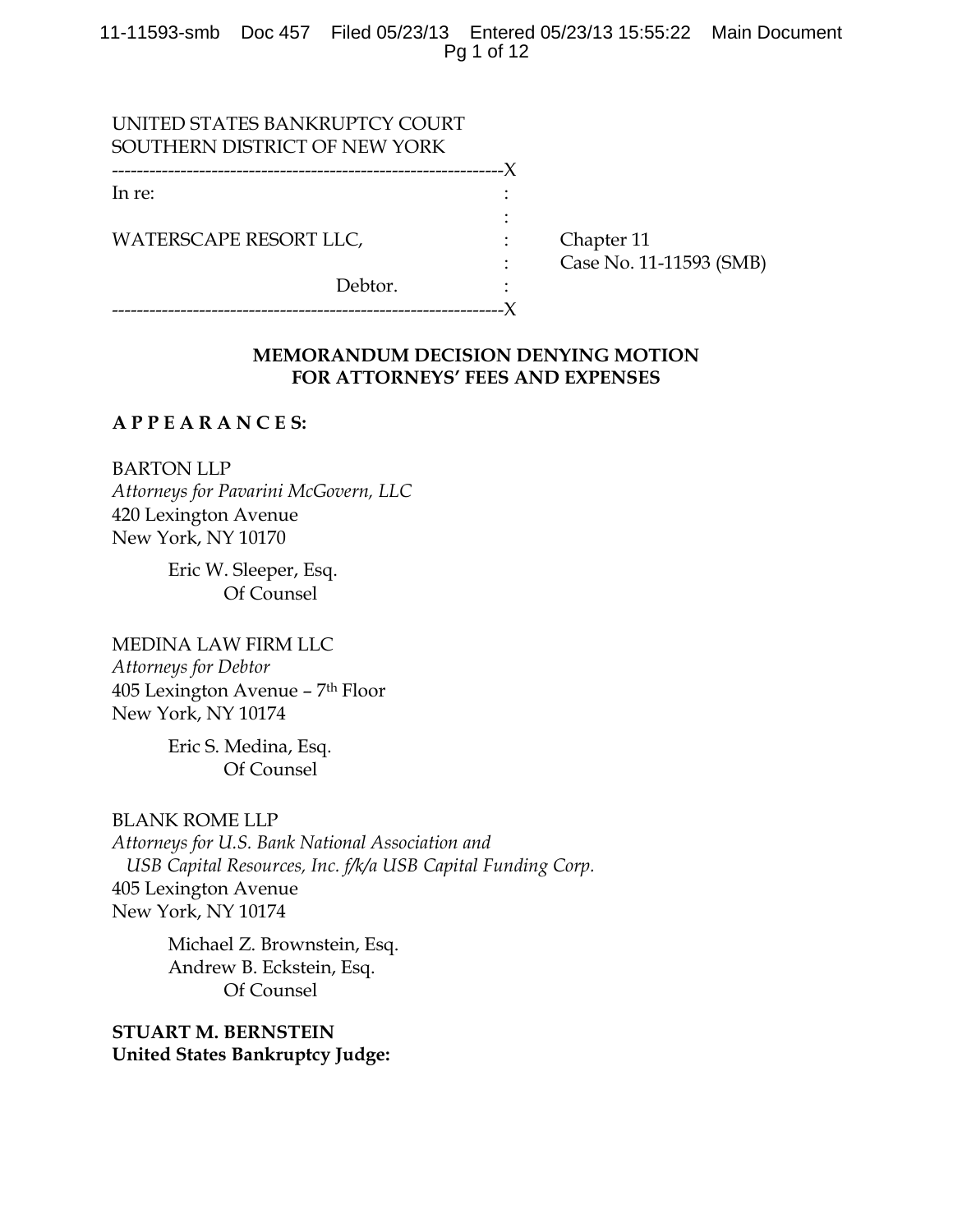#### 11-11593-smb Doc 457 Filed 05/23/13 Entered 05/23/13 15:55:22 Main Document Pg 2 of 12

 Pavarini McGovern, LLC ("Pavarini") has moved for the entry of an order allowing the reimbursement of its attorneys' fees and expenses incurred through December 31, 2012 in this case and a related adversary proceeding, in the amounts of \$344,253.00 and \$5,530.07, respectively, and directing payment from the Trust Fund Reserve Account created under the confirmed plan to satisfy the Class 3 claims. (*Motion of Pavarini McGovern, LLC for Reimbursement of Attorneys' Fees and Expenses and Directing Payment Thereof*, dated Mar. 7, 2013 ("*Motion*") (ECF Doc. # 429).)The debtor ("Waterscape") opposes the entire motion and U.S. Bank National Association and USB Capital Resources, Inc.  $f/k/a$  USB Capital Funding Corp. (collectively, the "Bank") oppose the motion to the extent it seeks payment from the Trust Fund Reserve Account. Pavarini's motion is denied for the reasons that follow.

## **BACKGROUND**

 The background facts are described in *Pavarini McGovern, LLC v. Waterscape Resort LLC (In re Waterscape Resort LLC*), 483 B.R. 601 (Bankr. S.D.N.Y. 2012) and *In re Waterscape Resort LLC*, No. 11-11593(SMB), 2013 WL 498168 (Bankr. S.D.N.Y. Feb. 11, 2013). I assume familiarity with those decisions and limit the discussion to the facts necessary to explain this decision.

 Waterscape constructed a 45-story hotel and condominium building in Manhattan (the "Project"). Pavarini acted as the general contractor on the Project, and hired subcontractors to do the work. The Bank financed the Project.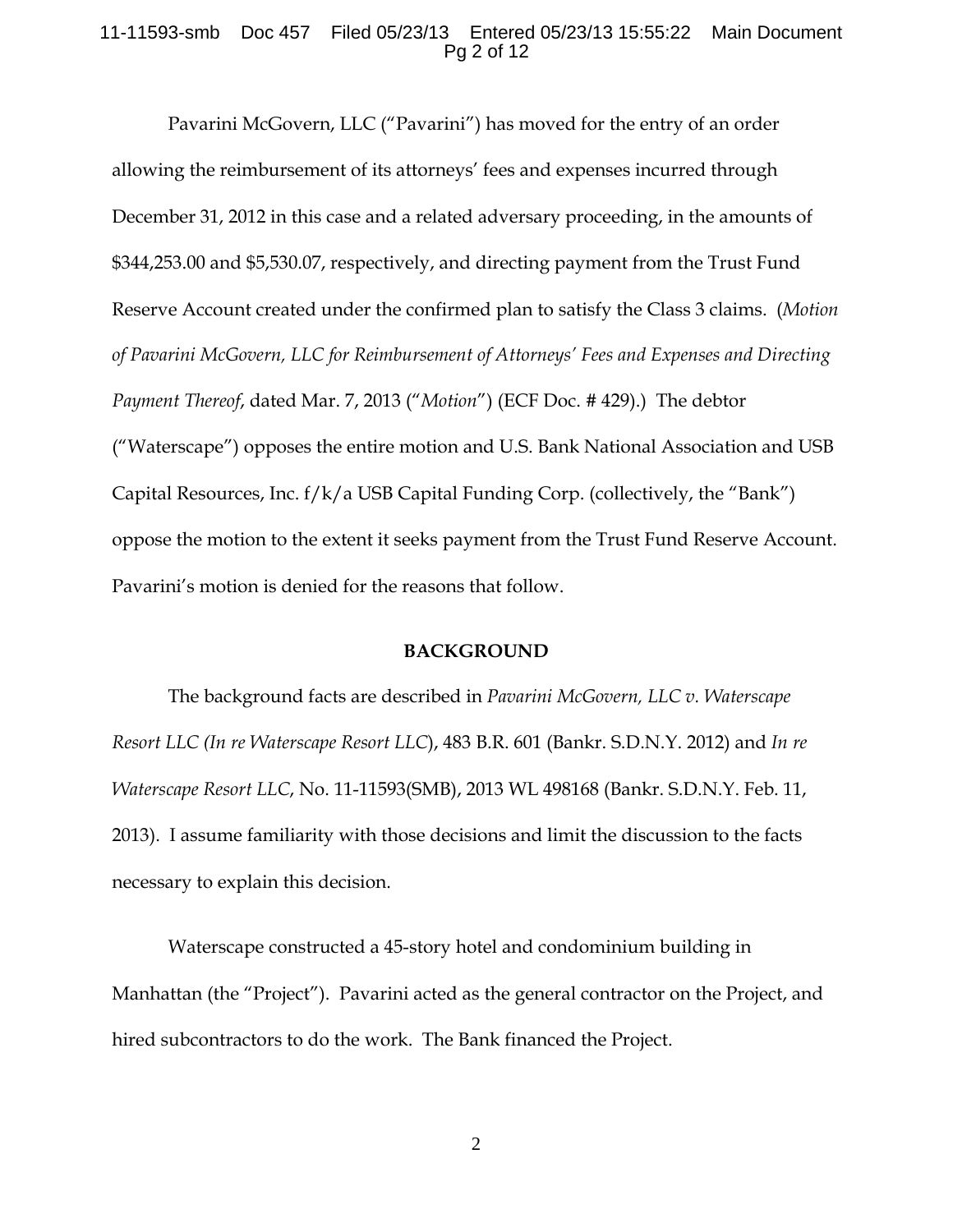#### 11-11593-smb Doc 457 Filed 05/23/13 Entered 05/23/13 15:55:22 Main Document Pg 3 of 12

 Waterscape and Pavarini eventually had a falling out, and Waterscape terminated its agreement with Pavarini. Pavarini filed a mechanic's lien on December 17, 2010 in the amount of \$10,674,440.59, (*Claim No.* 38-1, Ex. C), but claimed in this bankruptcy to be owed \$10,833,132.59. Its claim consisted of two components: (a) \$8,581,829 that it owed its subcontractors, and (b) \$2,251,303.59 that Pavarini contended Waterscape owed it under their contract. (*Id.*, Ex. A.)The subcontractors also filed mechanics' liens against the Property for their unpaid work, and these liens, for the most part, duplicated the portion of Pavarini mechanic's lien that included their unpaid claims.

 In addition to its rights as a mechanic's lienor, Pavarini also had rights against Waterscape as a trust beneficiary under Article 3–A of the New York Lien Law. Although its rights as a mechanic's lienor and as a trust beneficiary were separate, the remedies overlapped and redressed the same injury: Waterscape's failure to pay Pavarini the full amount due in connection with the construction of the Project. The subcontractors, in turn, had direct rights against Pavarini as trust beneficiaries; their rights against Waterscape to any trust funds were derivative of Pavarini's rights.

## **A. The Bankruptcy**

 Waterscape commenced this chapter 11 case on April 5, 2011. On June 9, 2011, Pavarini filed a proof of secured claim in the amount of \$10,833,132.59, and commenced an adversary proceeding (the "Adversary Proceeding") on behalf of itself and the subcontractors the next day. Among other things, the complaint alleged that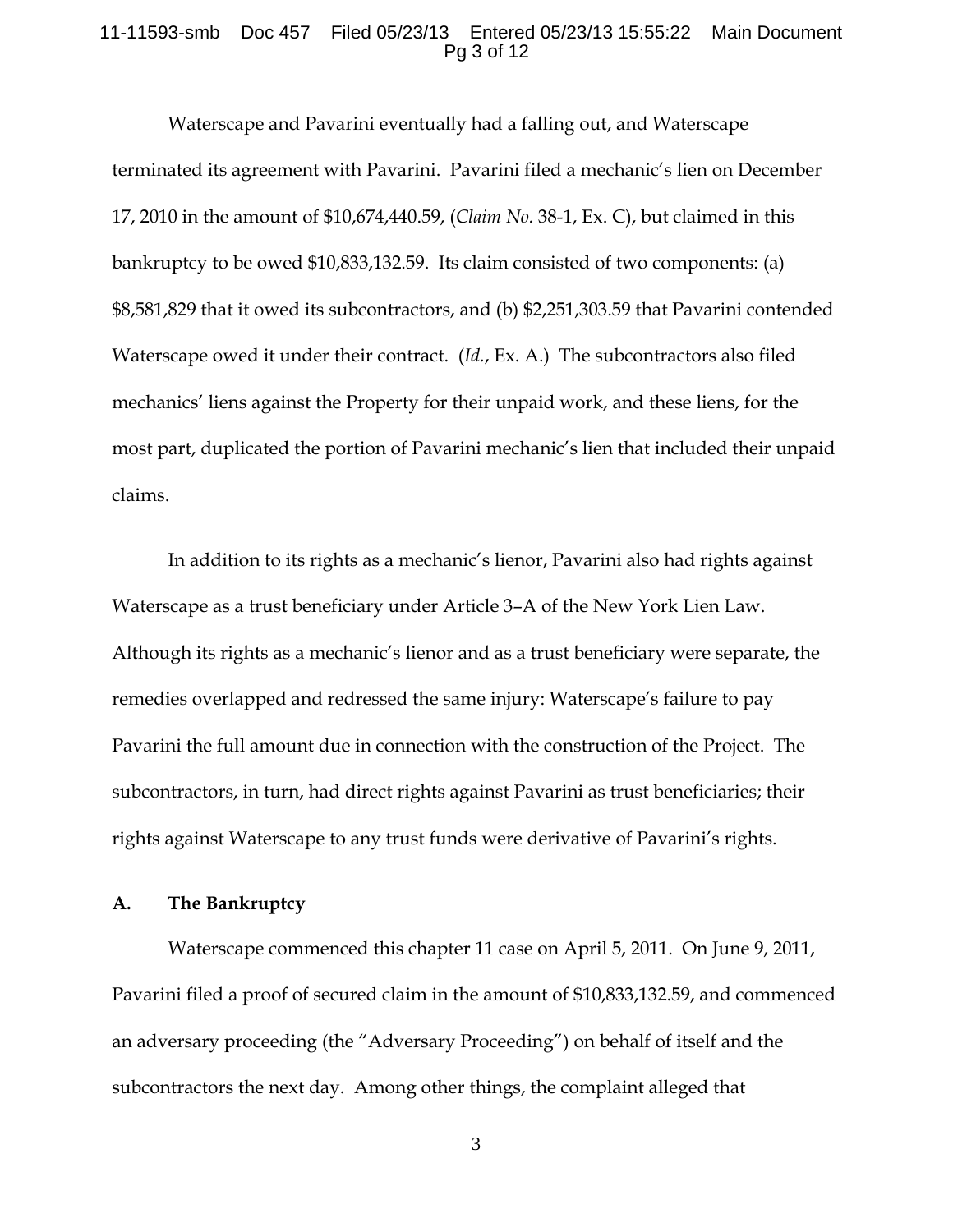### 11-11593-smb Doc 457 Filed 05/23/13 Entered 05/23/13 15:55:22 Main Document Pg 4 of 12

Waterscape had diverted trust funds by failing to pay over requisitions funded by the Bank and by remitting the proceeds of condominium sales to the Bank. The complaint also named the Bank, but those counts were later dismissed by stipulation.

 During the pendency of the chapter 11 case, Waterscape filed a proposed plan. The plan contemplated the sale of the hotel portion of the Project free and clear of liens, claims, interests and encumbrances, and the payment of all of the proceeds to the Bank in partial satisfaction of its secured claims. The original plan also provided that the proceeds of any future condominium sales would be paid to the Bank until its claims were paid in full.

 Pavarini objected to several aspects of the proposed plan, but focused on the disposition of the hotel and condominium sale proceeds. It argued that the trust beneficiaries held claims of roughly \$10.8 million, the funds generated by the sales of the hotel and condominium units were trust assets, and the trust claims had to be fully satisfied from these proceeds before any proceeds could be distributed to the Bank.

 As a result of Pavarini's objections, Waterscape eventually filed the *Second Amended Plan of Reorganization* (the "*Plan*"), which the Court confirmed on July 21, 2011.1 The *Plan* placed Pavarini and the subcontractors in Class 3, and the Bank and Waterscape agreed to carve \$11 million out of the hotel sale proceeds and establish the Trust Fund Reserve Account for the exclusive benefit of Class 3. (*Plan* at § 5.3.)The

<sup>1</sup> A copy of the *Plan* is annexed to the *Order Approving Disclosure Statement and Confirming Plan of Reorganization*, dated July 21, 2011 ("*Confirmation Order*") (ECF Doc. # 128).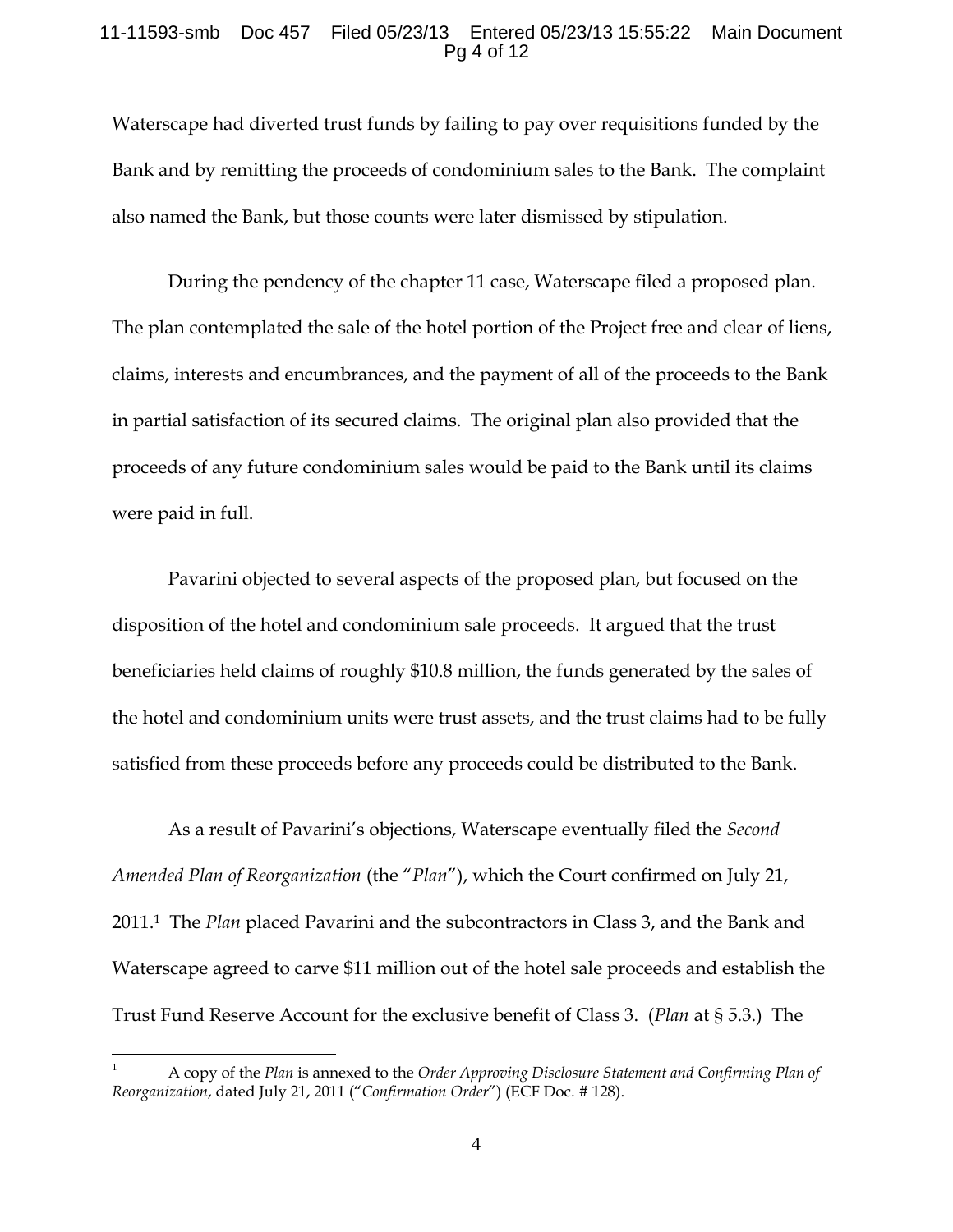### 11-11593-smb Doc 457 Filed 05/23/13 Entered 05/23/13 15:55:22 Main Document Pg 5 of 12

sum of \$11 million was selected because it rounded up Pavarini's approximate \$10.8 million claim, and was, therefore, considered sufficient to satisfy the allowed amount of the Class 3 claims. All Class 3 claims were deemed to be disputed, (*id.* at § 4.3), and the parties would continue to litigate their rights primarily in non-bankruptcy *fora.* (*Id.* at § 5.6(c).) Once the amount of a Class 3 claim was determined and allowed by settlement or otherwise, Waterscape was required to pay the allowed Class 3 claim from either the Trust Fund Reserve Account, the Secured Claim Reserved Account also established under the *Plan,* new financing or general funds. (*Id.* at § 4.3(c).) After all disputed Class 3 claims were resolved and paid in full, "any funds remaining in the Trust Fund Reserve Account shall be transferred by the Debtor to the Secured Claims Reserve Account and administered in accordance with section 5.2(a) and section 6.4 of this Plan." (*Id.* at § 5.3.) Ultimately, any excess cash would inure to the benefit of Waterscape.

 The *Plan* was confirmed on July 21, 2011, only three-and-one-half months after the case was commenced. (*See Confirmation Order*.) The sale of the hotel closed approximately six months later, the *Plan* went effective, and the hotel proceeds funded the \$11 million Trust Fund Reserve Account. Since then, the Court has approved the settlement of disputes between Waterscape and five subcontractor/mechanics' lienors, and authorized the payment of \$1,635,000 from the Trust Fund Reserve Account.2 Many more subcontractor disputes remain pending in state court. In addition,

<u>.</u>

<sup>2</sup> The *Plan* vested Waterscape with the authority to settle Class 3 claims under Bankruptcy Rule 9019 subject to notice and hearing and a Court order.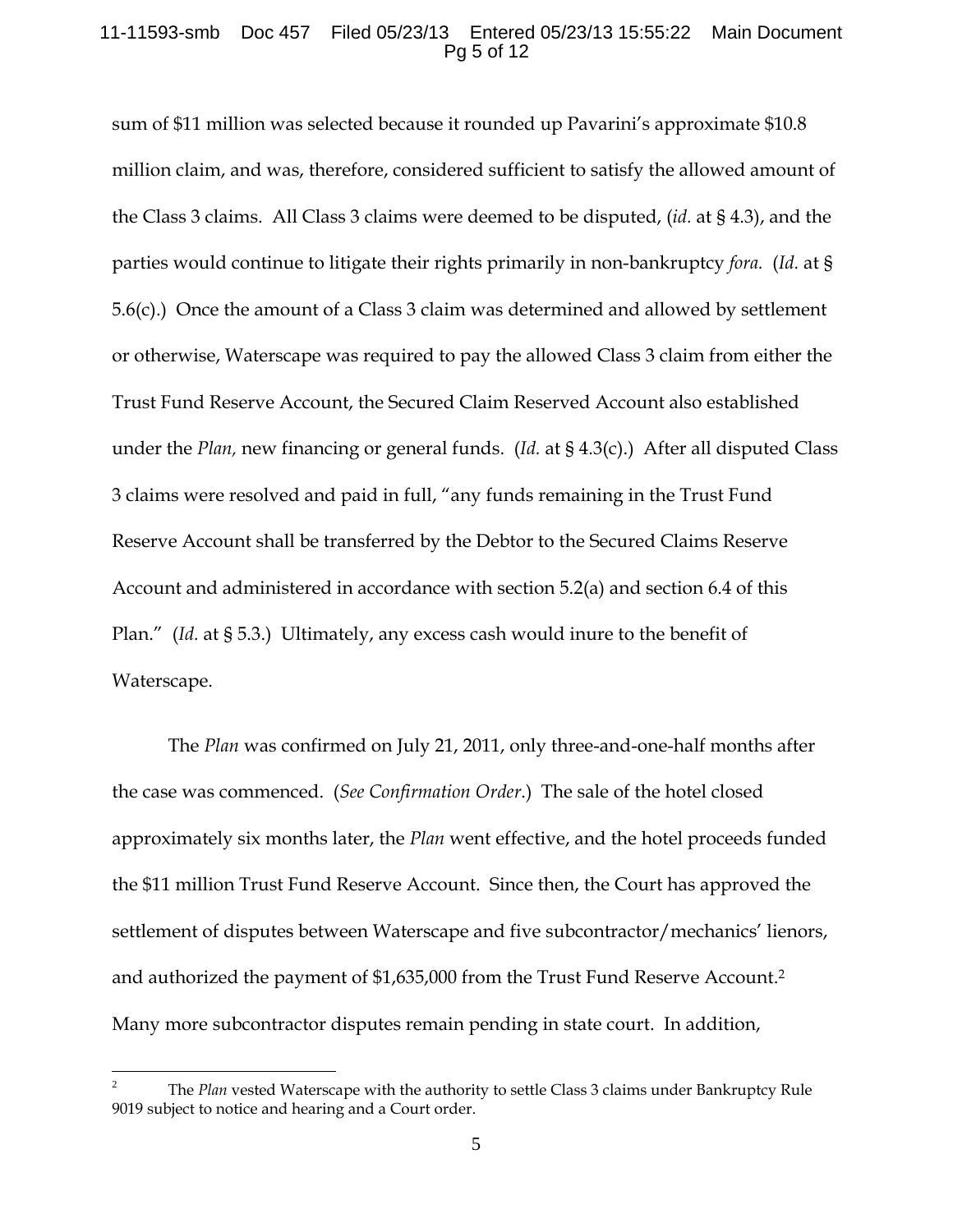#### 11-11593-smb Doc 457 Filed 05/23/13 Entered 05/23/13 15:55:22 Main Document Pg 6 of 12

substantial disagreements between Waterscape and Pavarini still exist and are pending in an ADR forum pursuant to the parties' contract.

#### **B. The** *Motion*

 The *Motion* seeks Pavarini's legal fees and disbursements incurred in connection with the case and the Adversary Proceeding through December 31, 2012. The request also includes \$2,120.00 in fees incurred prior to the filing of the chapter 11 petition. Pavarini does not seek *in personam* relief against Waterscape. Instead, it seeks payment from the Trust Fund Reserve Account relying on the "common fund" doctrine, provisions of the New York Lien Law and federal and state procedural rules that allow a class representative to recover legal fees and expenses. None of the *direct* beneficiaries of the Trust Fund Reserve Account (the Class 3 claimants) have objected to the *Motion*.

 Two *indirect* beneficiaries, however, did object. The Bank argued that it is a defendant or may become a defendant in various subcontractor actions pending in state court against Waterscape. It expressed a concern that surcharging the Trust Fund Reserve Account to pay Pavarini's attorneys' fees and expenses would limit the amount available to pay Class 3 claims and expose the Bank to increased liability. It contended that the Trust Fund Reserve Account was created to pay the Project-related claims embodied in Pavarini's proof of claim, and the *Motion* proposed to use it in a manner contrary to the plain language of the *Plan.* To the extent Pavarini was seeking its fees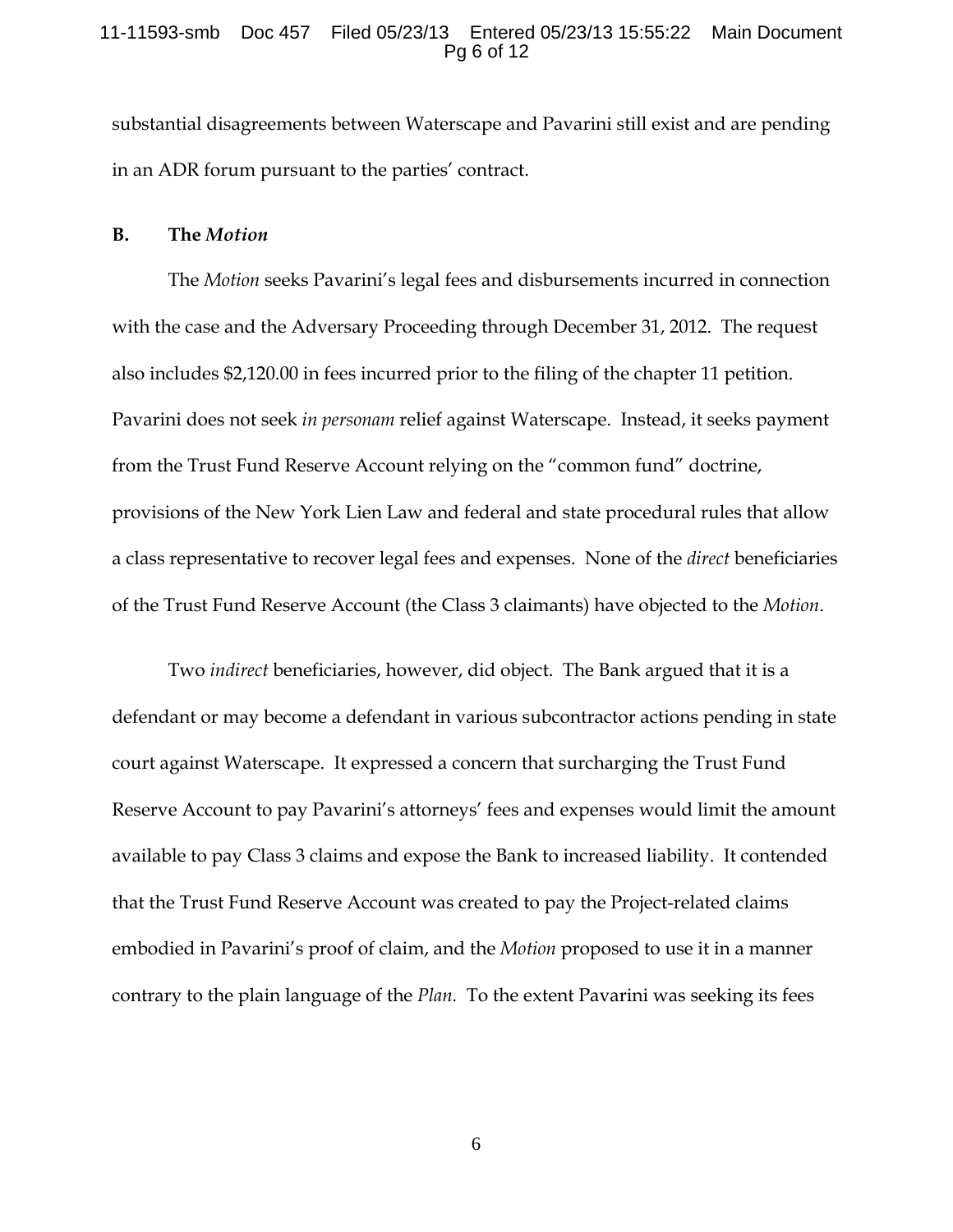## 11-11593-smb Doc 457 Filed 05/23/13 Entered 05/23/13 15:55:22 Main Document Pg 7 of 12

and expenses based on a "substantial contribution" under 11 U.S.C.  $\S$  503(b)(3)(D),<sup>3</sup> the application was time-barred. Lastly, if Pavarini was seeking fees based on its status as a class representative in the Adversary Proceeding, the certification of the class and Pavarini as the class representative did not occur until October 12, 2012. Yet the fee request encompassed services dating back to March 2011.

 Waterscape, the ultimate owner of any excess funds in the Trust Fund Reserve Account, also objected. It devoted most of its opposition to the contention that Pavarini failed to show that it was entitled to a "substantial contribution" award. It also asserted that Pavarini was not entitled to compensation for work done in the Adversary Proceeding because the prosecution of the class action did not create the Trust Fund Reserve Account or confer any benefit on the class that it had not already received under the *Plan*.

### **DISCUSSION**

 Pavarini is not asserting a claim *against the estate* based on a "substantial contribution," but instead, seeks to recover its fees and expenses *from the Trust Fund Reserve Account* under the "common fund" doctrine.4 Under the "common fund"

 $\overline{a}$ 

<sup>3</sup> Bankruptcy Code § 503(b)(3)(D) provides, *inter alia*, that a creditor may recover the actual, necessary expenses it incurs as an administrative expense "in making a substantial contribution in a case under chapter . . . 11 of this title."

<sup>4</sup> The *Plan* required all administrative claims to be filed no later than thirty days after confirmation "or such Claim shall be forever barred, and shall not be enforceable against the Debtor, their successors and assigns, or any of their properties or assets." (*Plan* at § 2.4.) The Plan was confirmed on July 21, 2011, and Pavarini did not file the *Motion* until on or about March 7, 2013. As a "substantial contribution" claim, the *Motion* would be barred under the *Plan*.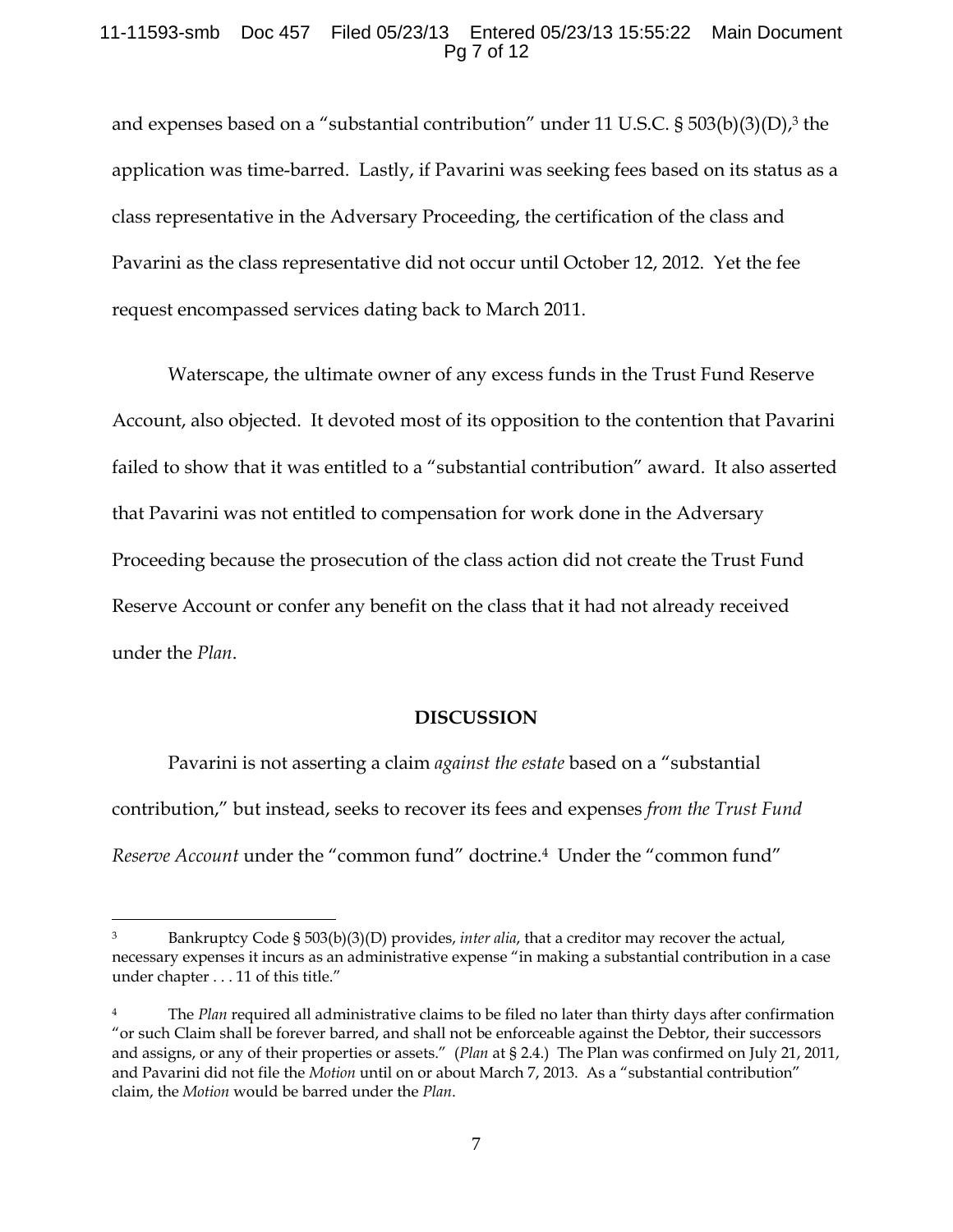#### 11-11593-smb Doc 457 Filed 05/23/13 Entered 05/23/13 15:55:22 Main Document Pg 8 of 12

doctrine, a litigant or lawyer who creates, enhances or restores a common fund for the benefit of himself and others is entitled to recover his reasonable attorneys' fees and expenses from the fund. *See Boeing Co. v. Van Gemert*, 444 U.S. 472, 478 (1980); *Sprague v. Ticonic Nat. Bank*, 307 U.S. 161, 166-67 (1939); *Cent. RR. & Banking Co. of Ga. v. Pettus*, 113 U.S. 116, 126-27 (1885); *Trustees v. Greenough*, 105 U.S. 527, 532-33 (1881). The doctrine is based on principles of unjust enrichment, and requires the beneficiaries of the fund to bear the cost of its creation. *See Van Gemert*, 444 U.S. at 478; *accord Mills v. Elec. Auto-Lite Co.*, 396 U.S. 375, 392 (1970). The rule is not limited to recoveries through litigation; a party or its attorney may recover when the common fund results from a settlement. *Kopet v. Esquire Realty Co.*, 523 F.2d 1005, 1008 (2d Cir. 1975).

 Pavarini has established its right to recover at least some of its fees and expenses under the "common fund" doctrine. But for its efforts, Waterscape and the Bank never would have agreed to carve out \$11 million from the proceeds of the sale of the hotel, and create the Trust Fund Reserve Account under the *Plan* for the benefit of a class consisting of Pavarini and the subcontractors. Pavarini's persistent objections to the original plan and its arguments that the proposed disposition of the hotel sale proceeds and future condominium sale proceeds violated New York's Lien Law and diverted trust funds benefited Pavarini and the subcontractors by creating a fund of readily available cash to pay their allowed claims.

 The *Plan*, however, forecloses any recovery. The confirmation of a plan binds all parties to the bankruptcy proceeding, 11 U.S.C. § 1141(a), and constitutes a final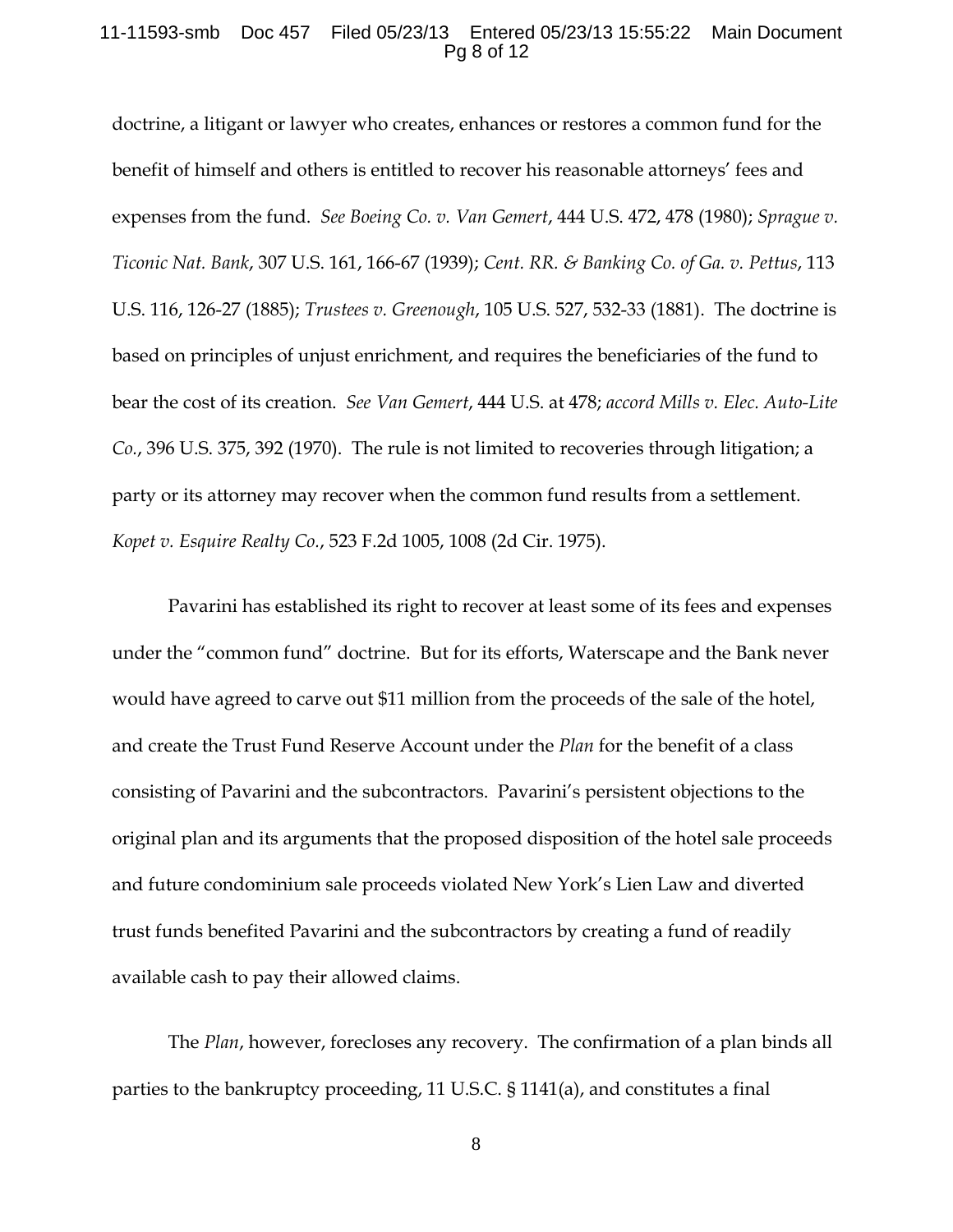## 11-11593-smb Doc 457 Filed 05/23/13 Entered 05/23/13 15:55:22 Main Document Pg 9 of 12

judgment on the merits entitled to preclusive effect under the doctrine of *res judicata*. *Goldin Assocs., L.L.C. v. Donaldson, Lufkin & Jenrette Secs. Corp.*, 00 Civ. 8688 (WHP), 2004 WL 1119652, at \* 2 (S.D.N.Y. May 20, 2004); *see Corbett v. MacDonald Moving Servs., Inc.*, 124 F.3d 82, 87-88 (2d Cir. 1997); *Sure-Snap Corp. v. State St. Bank & Trust Co.*, 948 F.2d 869, 872-73 (2d Cir. 1991). The Trust Fund Reserve Account was created after substantial discussion among the Court and parties, including Pavarini. It was established to pay the approximate \$11 million in trust fund/mechanics' lien claims, and the amount in the fund was based on Pavarini's proof of claim which did not include a claim for attorneys' fees. Nor did Pavarini assert its claim for attorneys' fees and legal expenses during the confirmation proceedings. The confirmation of the *Plan* finally determined the parties' respective rights in the Trust Fund Reserve Account, and Pavarini's failure to assert its claim against the Trust Fund Reserve Account during the confirmation proceeding precludes it from doing so now under the "common fund" doctrine or any other theory.5

Even if the confirmed *Plan* did not bar Pavarini's claim, it has failed to carry its burden of proving that it is entitled to recover the amounts it seeks. A trial court may

 $\overline{a}$ 

<sup>&</sup>lt;sup>5</sup> Pavarini also asserts a related claim for attorneys' fees against the fund under the Lien Law. A court may, in the exercise of discretion, award attorneys' fees and expenses payable from a fund to a class representative whose efforts created or preserved it. *Caristo Constr. Corp. v. Diners Fin. Corp.*, 236 N.E.2d 461, 465 (N.Y. 1968); *cf. In re Cable Sys. Corp. S'holders Litig.*, 868 N.Y.S.2d 456, 468 (N.Y. Sup. 2008) (court may award fees to class representative's counsel if the plaintiff conferred a substantial benefit on the class and the lawsuit was the proximate cause of the benefit obtained). The Adversary Proceeding did not create or preserve the Trust Fund Reserve Account although certain services rendered in connection with the Adversary Proceeding may have informed Pavarini's objection to the original plan and fostered the settlement embodied in the *Plan.* The Adversary Proceeding itself has not yet and may never confer a benefit on the class beyond what the Trust Fund Reserve Account already provides.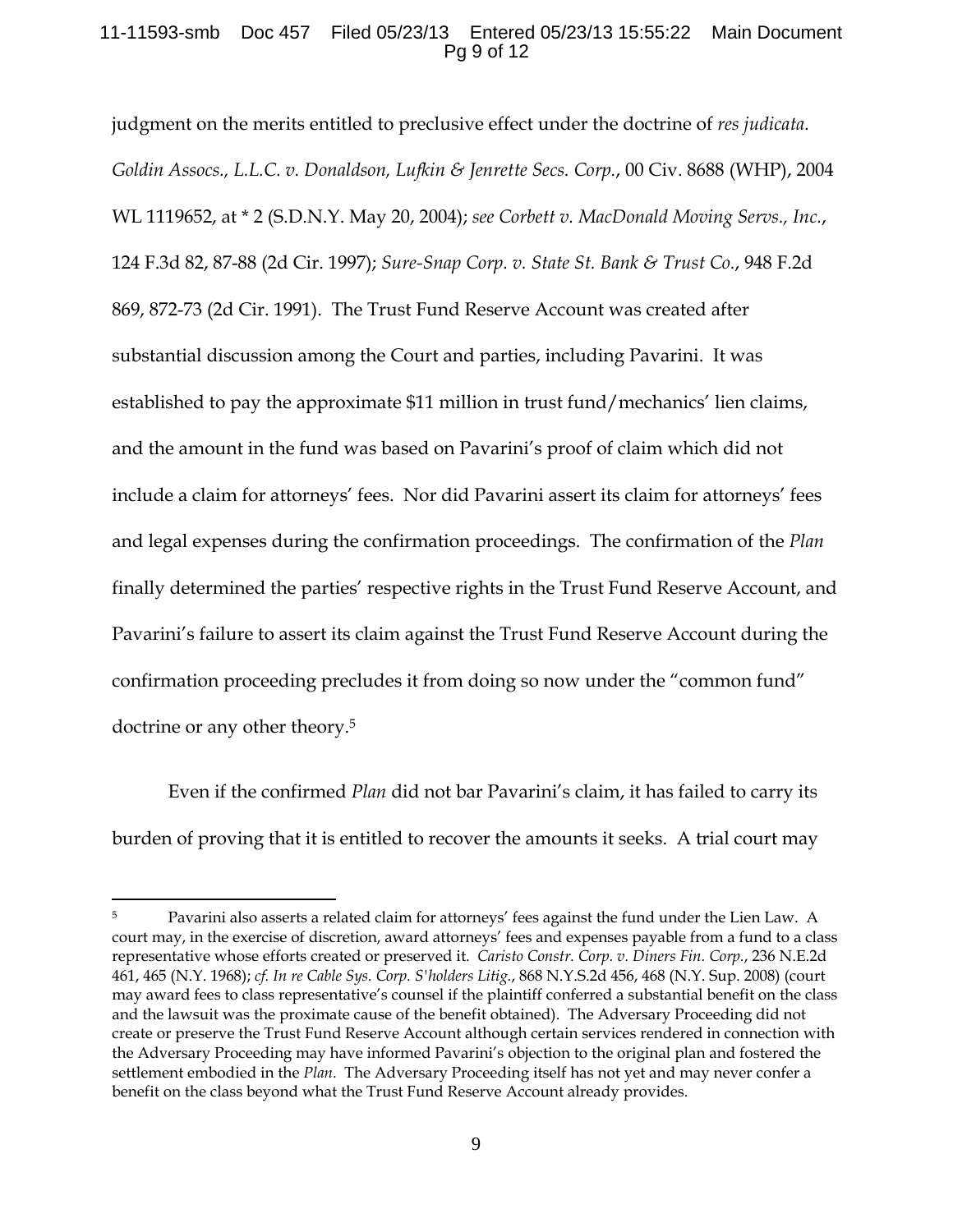### 11-11593-smb Doc 457 Filed 05/23/13 Entered 05/23/13 15:55:22 Main Document Pg 10 of 12

calculate fees under the "common fund" doctrine using either the lodestar or percentage of fund method. *Goldberger v. Integrated Res., Inc.*, 209 F.3d 43, 50 (2d Cir. 2000). Pavarini has argued for an award under the lodestar method, and acknowledges that the same general principles apply to lodestar compensation outside of bankruptcy and under 11 U.S.C. § 330.

 Non-bankruptcy courts applying the lodestar method generally arrive at a fee "by multiplying 'the number of hours reasonably expended on the litigation  $\dots$  by a reasonable hourly rate.'" *Kirsch v. Fleet St., Ltd.*, 148 F.3d 149, 172 (2d Cir. 1998) (quoting *Hensley v. Eckerhart*, 461 U.S. 424, 433 (1983)). The fee applicant bears the burden of proving the reasonableness and necessity of its services. *Allende v. Unitech Design, Inc.*, 783 F. Supp. 2d 509, 512 (S.D.N.Y. 2011) ("As the fee applicant, plaintiffs 'bear[ ] the burden of documenting the hours reasonably spent by counsel, and the reasonableness of the hourly rates claimed.'") (internal citation omitted); *Tokyo Electron Ariz., Inc. v. Discreet Indus. Corp.*, 215 F.R.D. 60, 62 (E.D.N.Y. 2003) ("The party seeking reimbursement bears the burden of proving the reasonableness and necessity of hours spent and rates charged.") (citing *N.Y. State Ass'n for Retarded Children v. Carey*, 711 F.2d 1136 (2d Cir. 1983)). "Applications for fee awards should generally be documented by contemporaneously created time records that specify, for each attorney, the date, the hours expended, and the nature of the work done." *Kirsch*, 148 F.3d at 173.

 Pavarini apparently seeks an award for all of the fees incurred by Barton LLP ("Barton"), one of its two outside counsel, for every service Barton rendered in the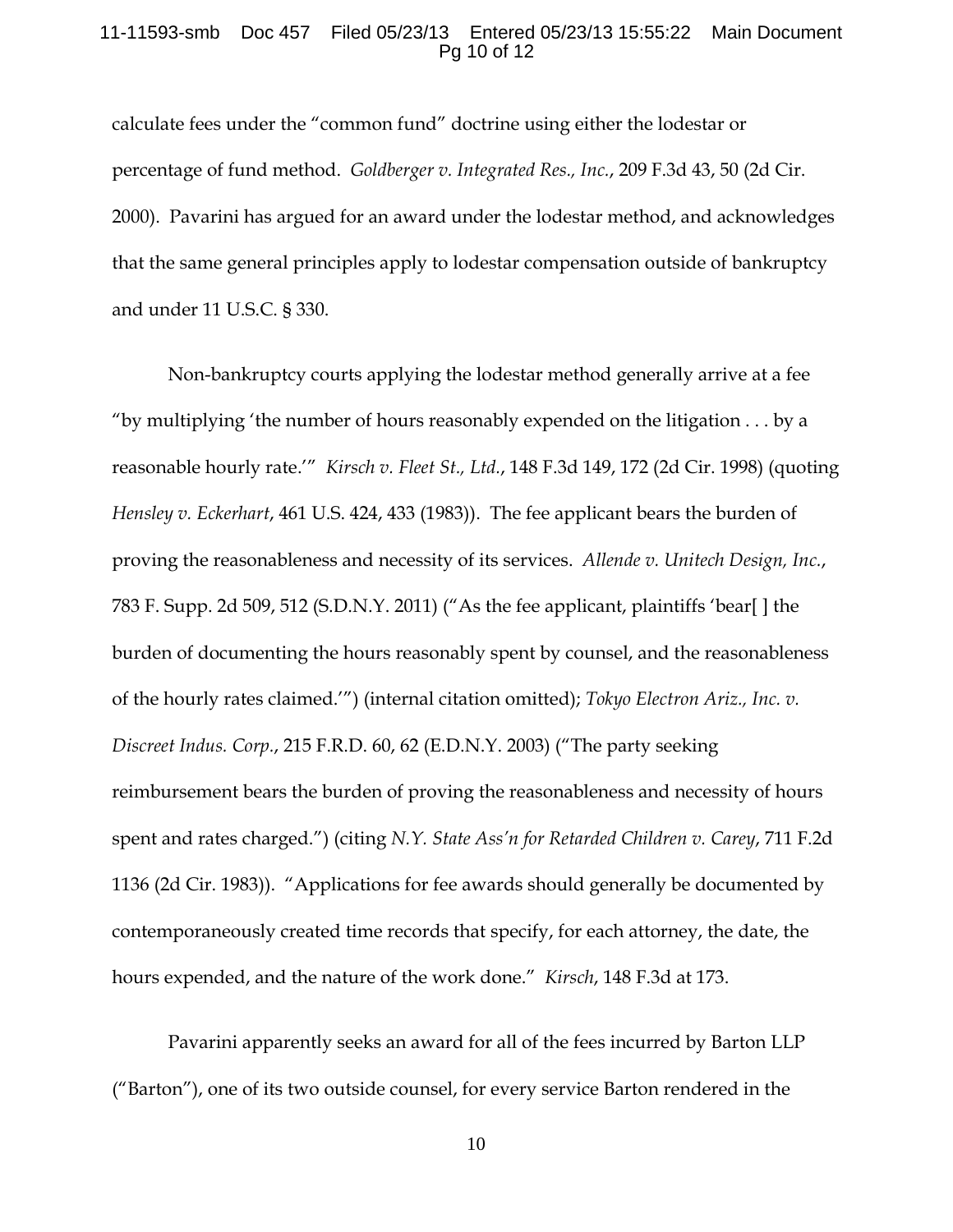### 11-11593-smb Doc 457 Filed 05/23/13 Entered 05/23/13 15:55:22 Main Document Pg 11 of 12

bankruptcy case and the Adversary Proceeding through December 31, 2012. Barton's time records span at least two hundred pages, and nothing seems to be left out. The records are arranged chronologically starting with March 21, 2011 (two weeks before the Petition Date). The *Motion* does not distinguish between Barton's pre-petition, postpetition/pre-confirmation and post-confirmation services. The *Motion* also does not differentiate between Barton's services in the bankruptcy case and its representation of Pavarini and the class in the Adversary Proceeding.

 The reasonableness and necessity for every service rendered by Barton during the approximate twenty-one months covered by its time records is not apparent. The *Plan* was confirmed on July 21, 2011. Its confirmation reflected the culmination of Pavarini's fight to create a common fund—the benefit that underpins its claim made pursuant to the "common fund" doctrine. The Trust Fund Reserve Account was not actually funded until the sale of the hotel six months later, but the funding followed from the *Plan* and Pavarini has not pointed to anything it did during those six months that merits compensation from the fund. *A fortiori*, it has failed to identify the services that merit compensation during the approximate seventeen months after the confirmation of the *Plan*.

 Much of the work reflected in Barton's time records was rendered postconfirmation in the Adversary Proceeding. Pavarini points to the fact that it successfully moved for partial summary judgment in the Adversary Proceeding in connection with its claim that Waterscape diverted approximately \$14.5 million in trust